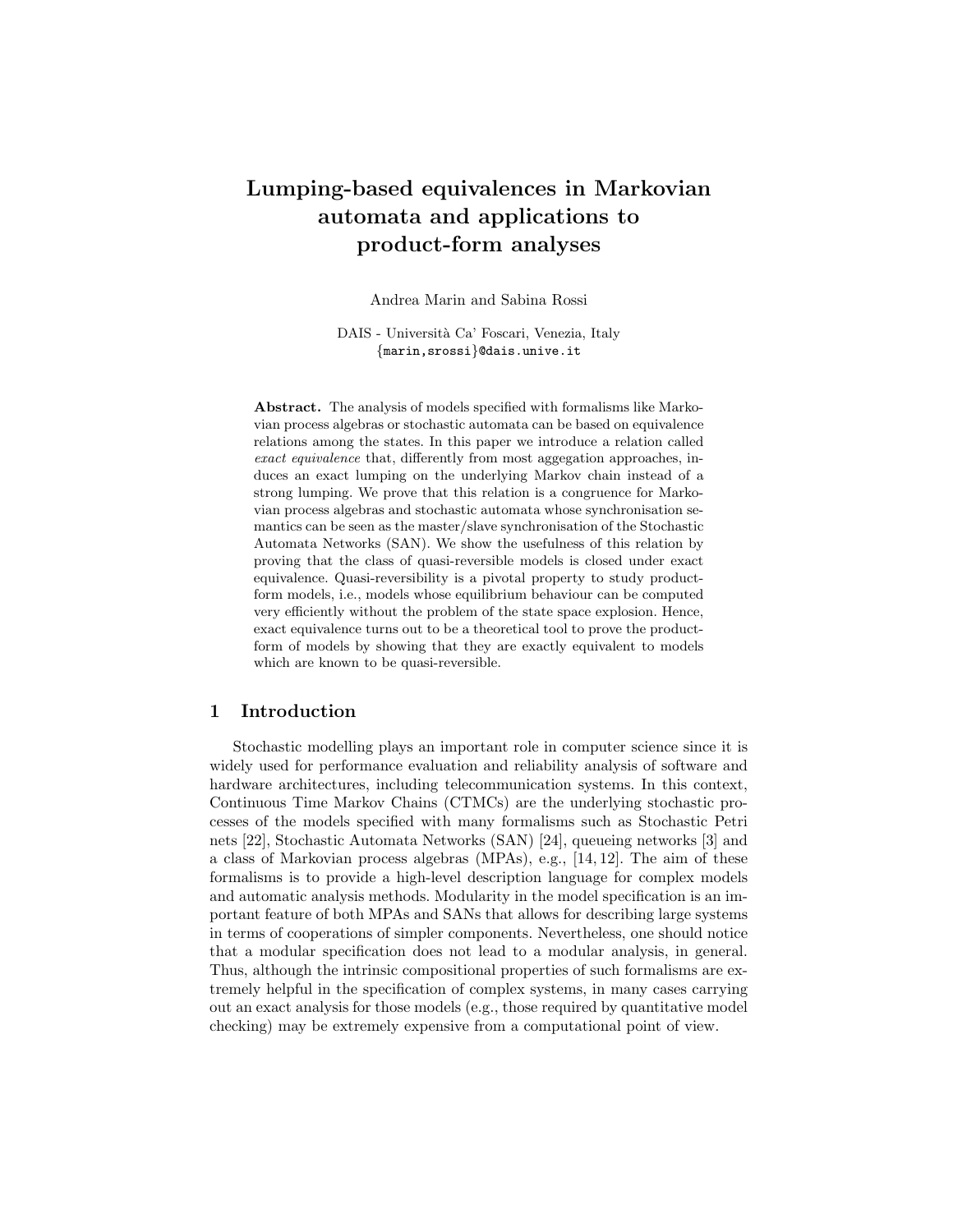The introduction of equivalence relations among quantitative models is an important formal approach to comparing different systems and also improving the efficiency of some analysis. Indeed, if we can prove that a model  $P$  is in some sense equivalent to  $Q$  and  $Q$  is much simpler than  $P$ , then we can carry out an analysis of the simplest component to derive the properties of the original one.

Bisimulation based relations on stochastic systems inducing the notions of ordinary (or strong) and exact lumpability for the underlying Markov chains have been studied in [7, 2, 14, 10, 26]. In this paper, we apply this idea by introducing the notion of *exact equivalence* on the states of synchronising stochastic automata and study its compositionality properties. Exact equivalence is a congruence for the synchronisation semantics that we consider, i.e., it is preserved by the synchronising operator. Moreover, we prove that an exact equivalence relation among the states of a non-synchronising automaton induces an exact lumping on its underlying CTMC. This is opposed to the usual notions of bisimulation-based equivalences previously introduced in the literature that induce a strong lumping [18] on the underlying CTMC [8, 2, 6, 14, 20]. Interestingly, we show that an exact equivalence over a non-synchronising stochastic automata induces a strong lumping on the time-reversed Markov chain underlying the model. This important observation, allows us to prove that exact equivalence preserves the quasi-reversibility property [17] defined for stochastic networks. Quasi-reversibility is one of the most important and widely used characterisation of product-form models, i.e., models whose equilibrium distribution can be expressed as the product of functions depending only on the local state of each component. Informally, we can say that product-forms project the modularity in the model definition to the model analysis, thus drastically reducing the computational costs of the derivation of the quantitative indices. Basically, a synchronisation of quasi-reversible components whose underlying chain is ergodic has a product-form solution, meaning that one can check the quasi-reversibility modularly for each component, without generating the whole state space.

In this paper we provide a new methodology to prove (disprove) that a stochastic automaton is quasi-reversible by simply showing that it is exactly equivalent to another model which is known to be (to be not) quasi-reversible. In practice, this approach can be useful because proving the quasi-reversibility of a model may be a hard task since it requires one to reverse the underlying CTMC and check some conditions on the reverse process, see, e.g., [17, 11]. Conversely, by using exact equivalence, one can prove or disprove the quasireversibility property by considering only the forward model, provided that it is exactly equivalent to another (simpler) quasi-reversible model known in the wide literature of product-forms. Moreover, while automatically proving quasireversibility is in general unfeasible, checking the exact equivalence between two automata can be done algoritmically by exploiting a partition refinement strategy, similar to that of Paige and Tarjan's algorithm for bisimulation [23].

The paper is structured as follows. Section 2 introduces the notation and recalls the basic definitions on Markov chains. In Section 3 we give the definition of stochastic automata and specify their synchronisation semantics. Section 4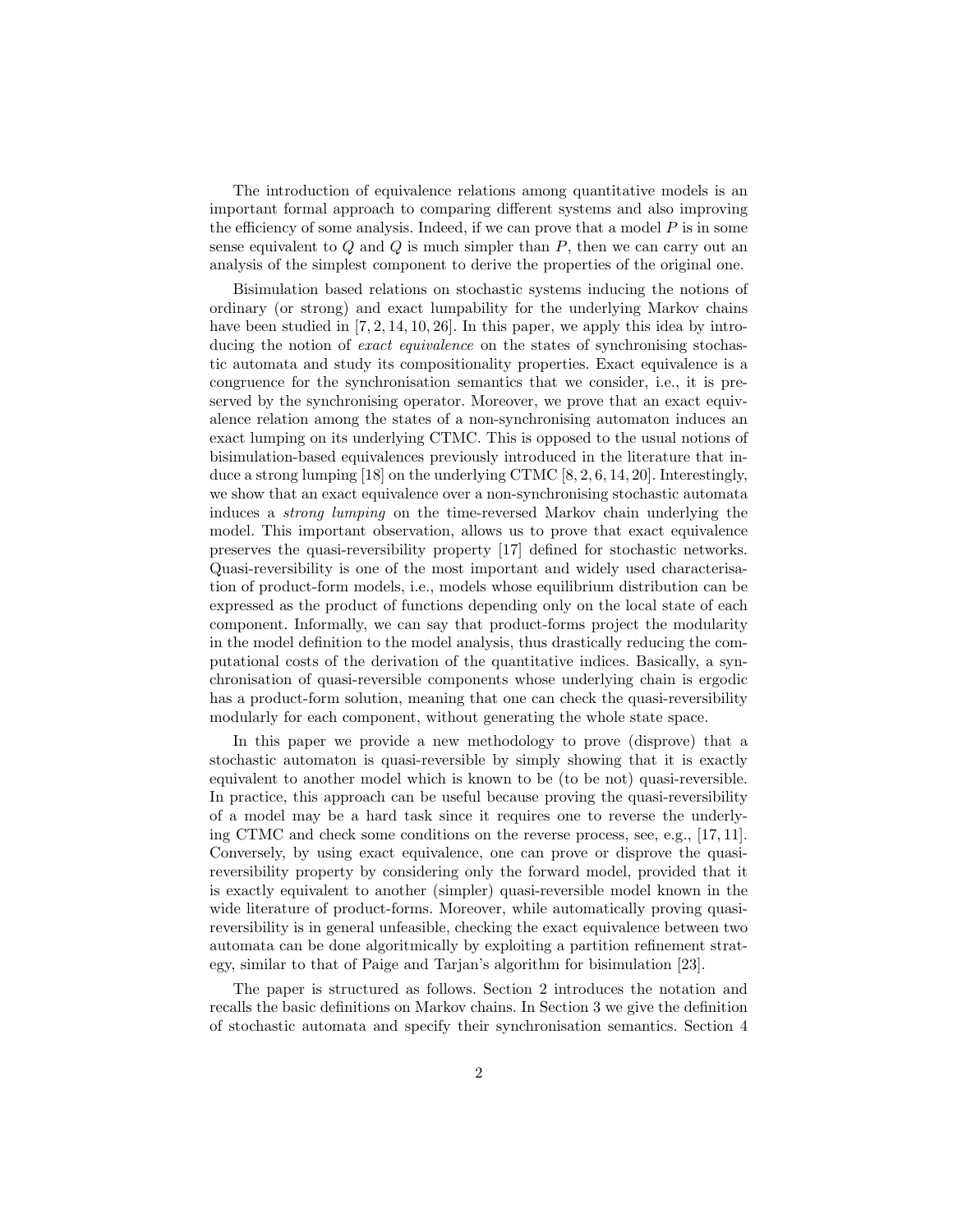presents the definition of quasi-reversibility for stochastic automata. Exact equivalence is introduced in Section 5 and the fact that it preserves quasi-reversibility is proved. Finally, Section 6 concludes the paper.

#### 2 Preliminaries

Let  $X(t)$  be a stochastic process taking values into a state space S for  $t \in \mathbb{R}^+$ .  $X(t)$  is said *stationary* if  $(X(t_1), X(t_2), \ldots, X(t_n))$  has the same distribution as  $(X(t_1+\tau), X(t_2+\tau), \ldots, X(t_n+\tau))$  for all  $t_1, t_2, \ldots, t_n, \tau \in \mathbb{R}^+$ . Moreover,  $X(t)$ satisfies the Markov property, and it is called Markov process, if the conditional (on both past and present states) probability distribution of its future behaviour is independent of its past evolution until the present state. A Continuous-Time Markov Chain (CTMC) is a Markov process with a discrete state space  $S$ .

A CTMC  $X(t)$  is said to be *time-homogeneous* if the conditional probability  $P(X(t + \tau) = s \mid X(t) = s')$  does not depend upon t, and is *irreducible* if every state in  $S$  can be reached from every other state. A state in a Markov process is called recurrent if the probability that the process will eventually return to the same state is one. A recurrent state is called positive-recurrent if the expected number of steps until the process returns to it is finite. A CTMC is *ergodic* if it is irreducible and all its states are positive-recurrent. For finite Markov chains, irreducibility is sufficient for ergodicity.

An ergodic CTMC possesses an *equilibrium* (or *steady-state*) *distribution*, that is the *unique* collection of positive numbers  $\pi(s)$  with  $s \in \mathcal{S}$  such that

$$
\lim_{t \to \infty} P(X(t) = s \mid X(0) = s') = \pi(s).
$$

The transition rate between two states s and s' is denoted by  $q(s, s')$ , with  $s \neq s'$ . The infinitesimal generator matrix **Q** of a Markov process is such that the  $q(s, s')$ 's are the off-diagonal elements while the diagonal elements are formed as the negative sum of the extra diagonal elements of each row. Any non-trivial vector of real numbers  $\mu$  satisfying the system of global balance equations (GBEs)

$$
\mu \mathbf{Q} = \mathbf{0} \tag{1}
$$

is called *invariant measure* of the CTMC. For irreducible CTMCs, if  $\mu_1$  and  $\mu_2$  are both invariant measures of the same chain, then there exists a constant  $k > 0$  such that  $\mu_1 = k\mu_2$ . If the CTMC is ergodic, then there exists a unique invariant measure  $\pi$  whose components sum to unity, i.e.,  $\sum_{s \in \mathcal{S}} \pi(s) = 1$ . In this case  $\pi$  is the equilibrium or steady-state distribution of the CTMC.

It is well-known that the solution of system (1) is often unfeasible due to the large number of states of the CTMC underlying the model of a real system. The analysis of an ergodic CTMC in equilibrium can be greatly simplified if it satisfies the property that when the direction of time is reversed the stochastic behaviour of the process remains the same.

Given a stationary CTMC  $X(t)$  with  $t \in \mathbb{R}^+$ , we call  $X(\tau - t)$  its reversed process. In the following we denote by  $X^R(t)$  the reversed process of  $X(t)$ .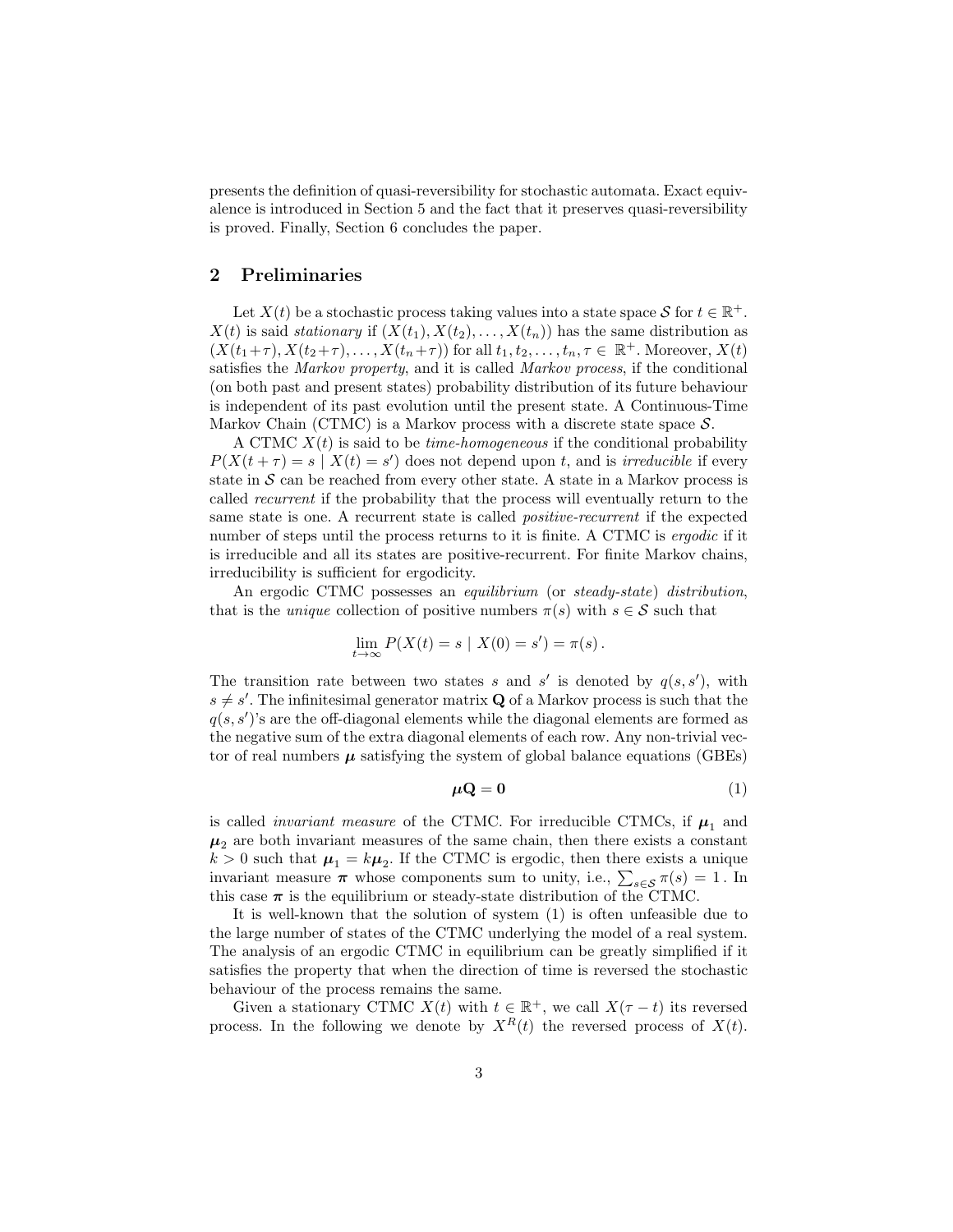It can be shown that  $X^R(t)$  is also a stationary CTMC [17]. We say that  $X(t)$  is reversible if it is stochastically identical to  $X^{R}(t)$ , i.e., the process  $(X(t_1),..., X(t_n))$  has the same distribution as  $(X(\tau - t_1),..., X(\tau - t_n))$  for all  $t_1, \ldots, t_n, \tau \in \mathbb{R}^+$  [17].

For a stationary Markov process there exists a necessary and sufficient condition for reversibility expressed in terms of the equilibrium distribution  $\pi$  and the transition rates.

Proposition 1. (Transition rates and probabilities of reversible processes [17]) A stationary CTMC with state space S and infinitesimal generator  $Q$  is reversible if there exists a vector of positive real numbers  $\pi$  summing to unity, such that for all  $s, s' \in S$  with  $s \neq s'$ ,

$$
\pi(s)q(s,s') = \pi(s')q(s',s).
$$

In this case  $\pi$  is the equilibrium distribution of the chain.

The reversed process  $X^R(t)$  of a Markov process  $X(t)$  can always be defined even when  $X(t)$  is not reversible. In [17, 11] the authors show that  $X^{R}(t)$  is a CTMC and its transition rates are defined according to the following proposition.

**Proposition 2.** (Transition rates of reversed processes [11]) Given the stationary CTMC  $X(t)$  with state space S and infinitesimal generator Q, the transition rates of the reversed process  $X^R(t)$ , forming its infinitesimal generator  $\mathbf{Q}^R$ , are defined as follows: for all  $s, s' \in S$ ,

$$
q^{R}(s', s) = \frac{\mu(s)}{\mu(s')}q(s, s'),
$$
\n(2)

where  $q^R(s',s)$  denotes the transition rate from s' to s in the reversed process and  $\mu$  is an invariant measure of  $X(t)$ .

The forward and the reversed processes share all the invariant measures and in particular they possess the same equilibrium distribution  $\pi$ .

In the following, for a given CTMC with state space  $S$  and for any state  $s \in S$  we denote by  $q(s)$  (resp.,  $q^R(s)$ ) the quantity  $\sum_{s' \in S, s \neq s'} q(s, s')$  (resp.,  $\sum_{s' \in \mathcal{S}, s \neq s'} q^R(s, s')$ .

In the context of performance and reliability analysis, the notion of lumpability is used for generating an aggregated Markov process that is smaller than the original one but allows one to determine exact results for the original process. More precisely, the concept of lumpability can be formalized in terms of equivalence relations over the state space of the Markov chain. Any such equivalence induces a partition on the state space of the Markov chain and aggregation is achieved by clustering equivalent states into macro-states, thus reducing the overall state space. In general, when a CTMC is aggregated the resulting stochastic process will not have the Markov property. However, if the partition can be shown to satisfy the so called strong lumpability condition [18, 1], the Markov property is preserved and the equilibrium solution of the aggregated process may be used to derive an exact solution of the original one.

Strong lumpability has been introduced in [18] and further studied in [9, 27].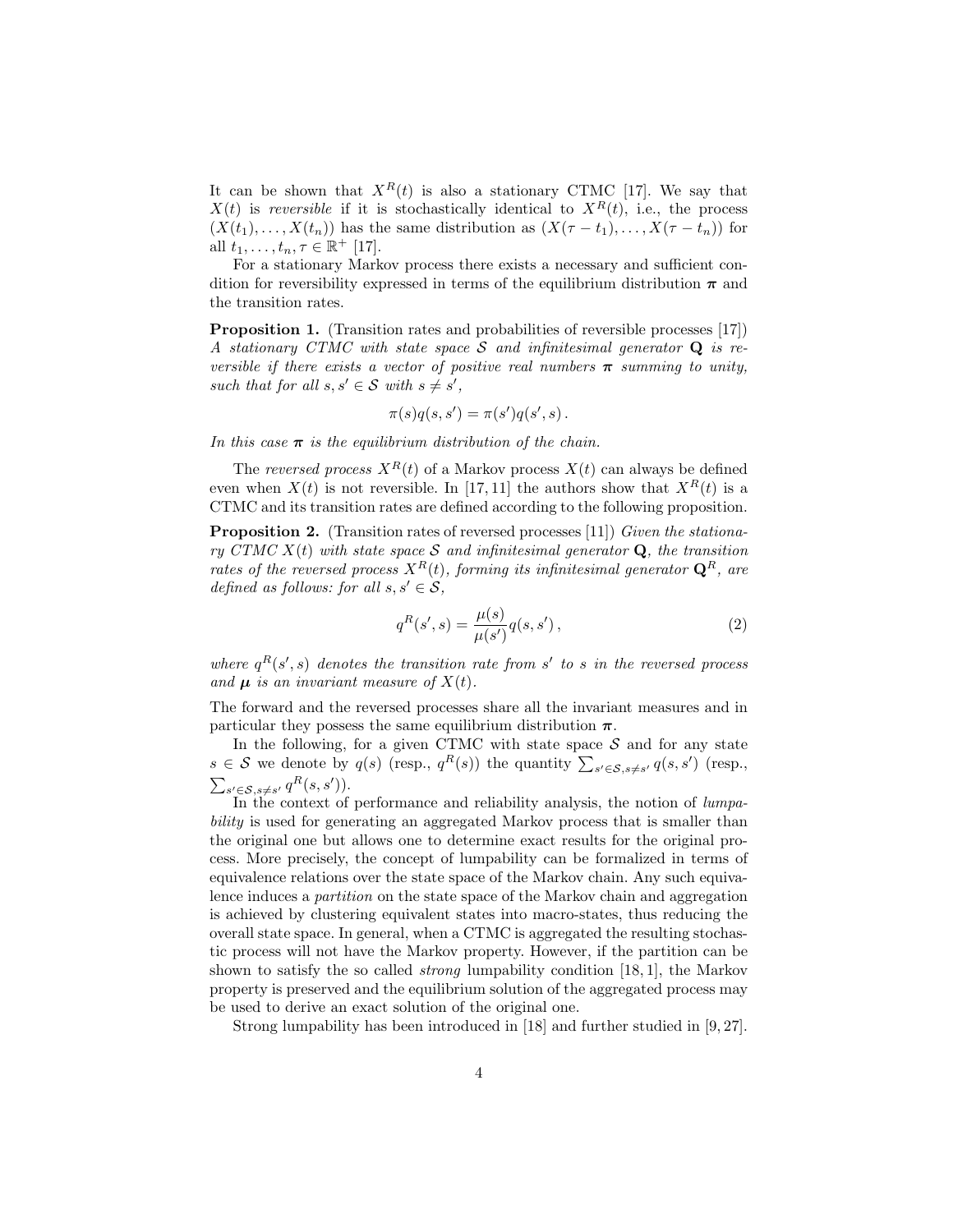**Definition 1.** (Strong lumpability) Let  $X(t)$  be a CTMC with state space S and  $\sim$  be an equivalence relation over S. We say that  $X(t)$  is strongly lumpable with respect to ∼ (resp., ∼ is a strong lumpability for  $X(t)$ ) if ∼ induces a partition on the state space of  $X(t)$  such that for any equivalence class  $S_i, S_j \in S/\sim$  with  $i \neq j$  and  $s, s' \in S_i$ ,

$$
\sum_{s'' \in S_j} q(s, s'') = \sum_{s'' \in S_j} q(s', s'').
$$

Thus, an equivalence relation over the state space of a Markov process is a strong lumpability if it induces a partition into equivalence classes such that for any two states within an equivalence class their aggregated transition rates to any other class are the same. Notice that every Markov process is strongly lumpable with respect to the identity relation, and so it is the trivial relation having only one equivalence class.

A probability distribution  $\pi$  is *equiprobable* with respect to a partition of the state space  $S$  of an ergodic Markov process if for all the equivalence classes  $S_i \in \mathcal{S}/\sim$  and for all  $s, s' \in S_i$ ,  $\pi(s) = \pi(s')$ .

In [25] the notion of exact lumpability is introduced as a sufficient condition for a distribution to be equiprobable with respect to a partition.

**Definition 2.** (Exact lumpability) Let  $X(t)$  be a CTMC with state space S and  $\sim$  be an equivalence relation over S. We say that  $X(t)$  is exactly lumpable with respect to ∼ (resp., ∼ is an exact lumpability for  $X(t)$ ) if ∼ induces a partition on the state space of  $X(t)$  such that for any  $S_i, S_j \in \mathcal{S}/\sim$  and  $s, s' \in S_i$ ,

$$
\sum_{s'' \in S_j} q(s'', s) = \sum_{s'' \in S_j} q(s'', s') \, .
$$

An equivalence relation is an exact lumpability if it induces a partition on the state space such that for any two states within an equivalence class the aggregated transition rates into such states from any other class are the same.

The proof of next proposition is given in [25].

**Proposition 3.** Let  $X(t)$  be an ergodic CTMC with state space S and  $\sim$  be an equivalence relation over S. If  $X(t)$  is exactly lumpable with respect to ∼  $(resp., \sim is an exact lumpability for X(t)) then for all s, s' \in S such that s \sim s',$  $\mu(s) = \mu(s')$ , where  $\mu$  is an invariant measure for  $X(t)$ .

#### 3 Stochastic Automata

Many high-level specification languages for stochastic discrete-event systems are based on Markovian process algebras [14, 7, 13] that are characterized by powerful composition operators and timed actions whose delay is governed by independent random variables with a continuous-time exponential distribution. The expressivity of such languages allows the development of well-structured specifications and efficient analyses of both qualitative and quantitative properties in a single framework. Their semantics is given in terms of stochastic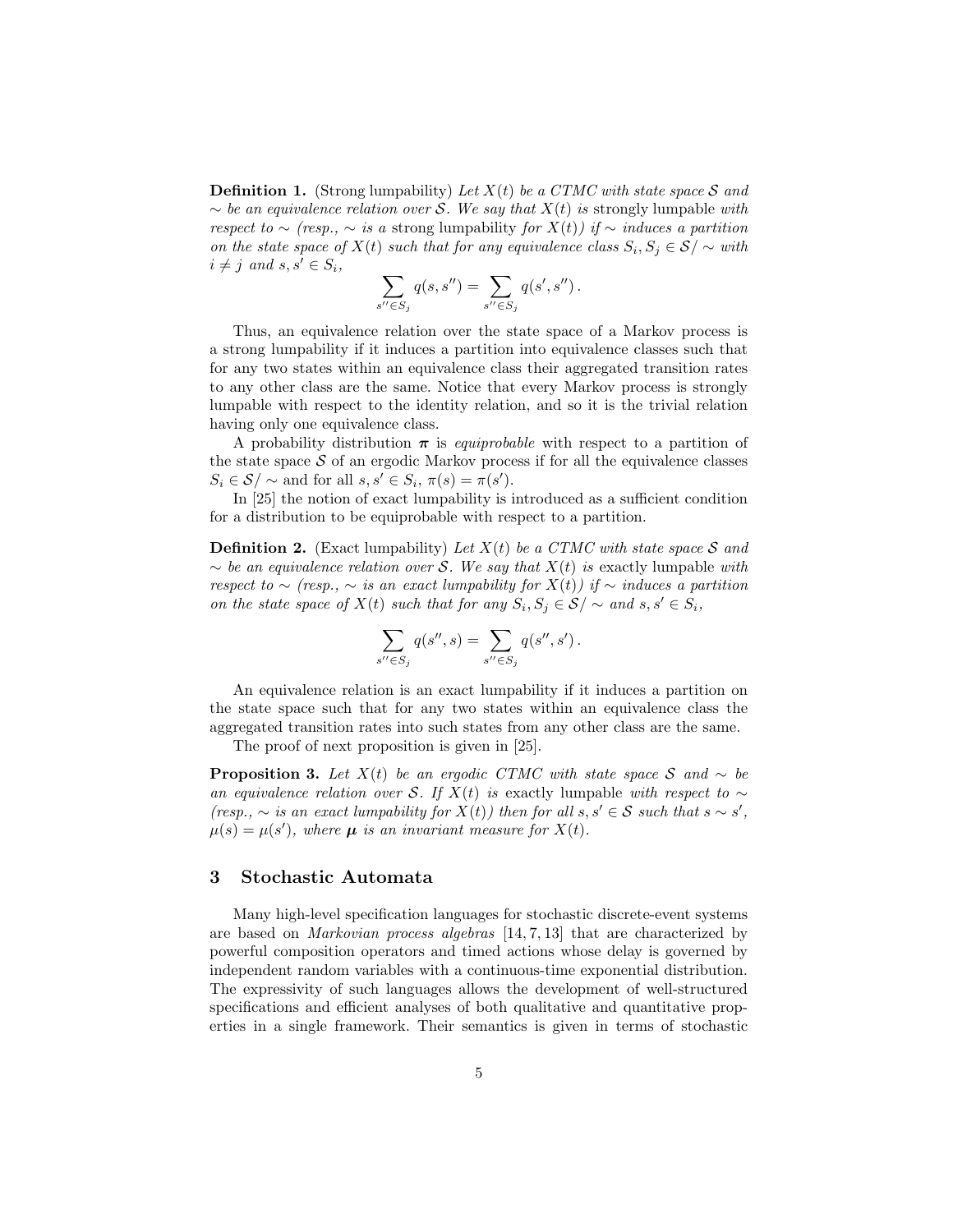automata, an extension of labelled automata with clocks that often are exponentially distributed random variables. In this paper we consider stochastic concurrent automata with an underlying continuous time Markov chain as common denominator of a wide set of Markovian stochastic process algebra. Stochastic automata are equipped with a composition operation by which a complex automaton can be constructed from simpler components. Our model draws a distinction between active and passive action types, and in forming the composition of automata only active/passive synchronisations are permitted. An analogue semantics is proposed for Stochastic Automata Networks in [24].

**Definition 3.** (Stochastic Automaton (SA)) A stochastic automaton P is a tuple  $(S_P, \mathcal{A}_P, \mathcal{P}_P, \rightsquigarrow_{P}, q_P)$  where

- $S_P$  is a denumerable set of states called state space of P,
- $A_P$  is a denumerable set of active types,
- $\mathcal{P}_P$  is a denumerable set of passive types,
- $\tau$  denotes the unknown type.
- $-\leadsto_P \subseteq (\mathcal{S}_P \times \mathcal{S}_P \times \mathcal{T}_P)$  is a transition relation where  $\mathcal{T}_P = (A_P \cup \mathcal{P}_P \cup \{\tau\})$ and for all  $s \in S_P$ ,  $(s, s, \tau) \notin \sim_P^1$ ,
- $q_P$  is a function from  $\leadsto_P$  to  $\mathbb{R}^+$  such that  $\forall s_1 \in S_P$  and  $\forall a \in \mathcal{P}_P$ ,  $\sum_{s_2:(s_1,s_2,a)\in\leadsto_P} q_P(s_1,s_2,a) \leq 1.$

In the following we denote by  $\rightarrow_P$  the relation containing all the tuples of the form  $(s_1, s_2, a, q)$  where  $(s_1, s_2, a) \in \leadsto_P$  and  $q = qp(s_1, s_2, a)$ . We say that  $q_P(s, s', a) \in \mathbb{R}^+$  is the *rate* of the transition from state s to s' with type a if  $a \in A_P \cup \{\tau\}$ . Notice that this is indeed the apparent transition rate from s to s' relative to a. If a is passive then  $q_P(s, s', a) \in (0, 1]$  denotes the *probability* that the automaton synchronises on type  $a$  with a transition from  $s$  to  $s'$ . Hereafter, we assume that  $q_P(s, s', a) = 0$  whenever there are no transitions with type a from s to s'. If  $s \in S_P$ , then for all  $a \in \mathcal{T}_P$  we write  $q_P(s, a) = \sum_{s' \in \mathcal{S}} q_P(s, s', a)$ . Moreover we denote by  $q_P(s, s') = \sum_{a \in \mathcal{T}_P} q_P(s, s', a)$  and  $q_P(s) = \sum_{a \in \mathcal{T}_P} q_P(s, a)$ . We say that P is closed if  $\mathcal{P}_P = \emptyset$ . We use the notation  $s_1 \stackrel{a}{\leadsto} p s_2$  to denote the tuple  $(s_1, s_2, a) \in \leadsto_P$ ; we denote by  $s_1 \xrightarrow{(a,r)} s_2$  (resp.,  $s_1 \xrightarrow{(a,p)} s_2$ ) the tuple  $(s_1, s_2, a, r) \in \rightarrow_P (\text{resp., } (s_1, s_2, a, p) \in \rightarrow_P).$ 

Definition 4. (CTMC underlying a closed SA) The CTMC underlying a closed stochastic automator P, denoted  $X_P(t)$ , is defined as the CTMC with state space  $\mathcal{S}_P$  and infinitesimal generator matrix **Q** defined as: for all  $s_1 \neq s_2 \in \mathcal{S}_P$ ,

$$
q(s_1, s_2) = \sum_{a, r: (s_1, s_2, a, r) \in \to P} r.
$$

For ergodic chains, we denote an invariant measure and the equilibrium distribution of the CTMC underlying P by  $\mu_P$  and  $\pi_P$ , respectively.

<sup>&</sup>lt;sup>1</sup> Notice that  $\tau$  self-loops do not affect the equilibrium distribution of the CTMC underlying the automaton. Moreover, the choice of excluding  $\tau$  self-loops will simplify the definition of automata synchronisation.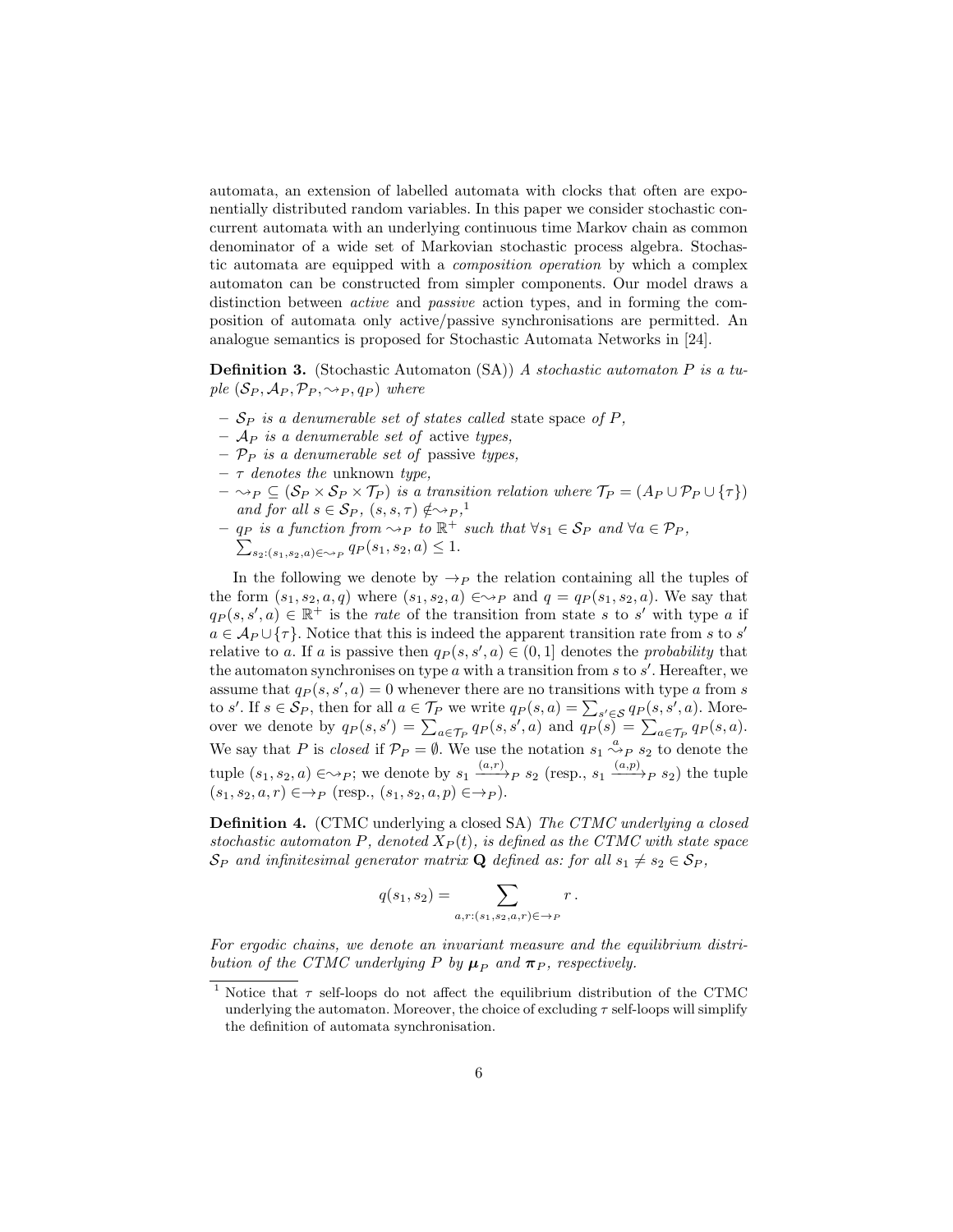$$
\begin{array}{cc}\n s_{p_1} \xrightarrow{(a,r)} P s_{p_2} s_{q_1} \xrightarrow{(a,p)} Q s_{q_2} \\
(s_{p_1}, s_{q_1}) \xrightarrow{(a, pr)} P \otimes Q (s_{p_2}, s_{q_2})\n\end{array}\n\quad (a \in \mathcal{A}_P = \mathcal{P}_Q)
$$
\n
$$
\xrightarrow{\left(s_{p_1}, s_{q_1}\right)} \xrightarrow{(a,p)} P s_{p_2} s_{q_1} \xrightarrow{(a,r)} Q s_{q_2} \quad (a \in \mathcal{P}_P = \mathcal{A}_Q)
$$
\n
$$
\xrightarrow{(s_{p_1}, s_{q_1})} \xrightarrow{(r,r)} P s_{p_2} \xrightarrow{(s_{p_2}, s_{q_2})} \xrightarrow{s_{q_1} \xrightarrow{(r,r)} Q s_{q_2} \xrightarrow{(s_{p_1}, s_{q_1})} \xrightarrow{(r,r)} P \otimes Q (s_{p_2}, s_{q_1})}\n\end{array}
$$

Table 1: Operational rules for SA synchronisation

We say that an automaton is *irreducible* if each state can be reached by any other state after an arbitrary number of transitions. We say that a closed automaton P is ergodic if its underlying CTMC is ergodic.

The synchronisation operator between two stochastic automata P and Q is defined in the style of master/slave synchronisation of SANs [24] based on the Kronecker's algebra and the active/passive cooperation used in Markovian process algebra such as PEPA [14].

Definition 5. (SA synchronisation) Given two stochastic automata P and Q such that  $A_P = P_Q$  and  $A_Q = P_P$  we define the automaton  $P \otimes Q$  as follows:

 $-\mathcal{S}_{P\otimes Q} = \mathcal{S}_P \times \mathcal{S}_Q,$ 

$$
- A_{P\otimes Q} = A_P \cup A_Q = \mathcal{P}_P \cup \mathcal{P}_Q,
$$

$$
- \mathcal{P}_{P\otimes Q} = \emptyset,
$$

- $\tau$  is the unknown type,
- $\rightarrow_{P\otimes Q}$  and  $q_{P\otimes Q}$  are defined according to the rules for  $\rightarrow_{P\otimes Q}$  depicted in Table 1: indeed, the relation  $\rightarrow_{P\otimes Q}$  contains the tuples  $((s_{p_1}, s_{q_1}), (s_{p_1}, s_{q_2}), a, q)$ with  $((s_{p_1}, s_{q_1}), (s_{p_1}, s_{q_2}), a) \in \leadsto_{P \otimes Q} and q = q_{P \otimes Q}((s_{p_1}, s_{q_1}), (s_{p_1}, s_{q_2}), a).$

Given a closed stochastic automaton  $P$  we can define its reversed  $P<sup>R</sup>$  in the style of [4], that is a stochastic automaton whose underlying CTMC  $X_{PR}(t)$  is identical to  $X_P^R(t)$ .

**Definition 6.** (Reversed SA [4]) Let P be a closed stochastic automaton with an underlying irreducible CTMC and let  $\mu_P$  be an invariant measure. Then we define the stochastic automaton  $P<sup>R</sup>$  reversed of P as follows:

 $- \mathcal{S}_{P^R} = \{ s^R \mid s \in \mathcal{S}_P \}$  $-\mathcal{A}_{P} = \mathcal{A}_{P}$  and  $\mathcal{P}_{P} = \mathcal{P}_{P} = \emptyset$  $- \leadsto_{PR} = \{ (s_1^R, s_2^R, a) : (s_2, s_1, a) \in \leadsto_P, a \in \mathcal{A}_P \cup \{\tau\} \}$  $- q_{P^R}(s_1^R, s_2^R, a) = \mu_P(s_2) / \mu_P(s_1) q_P(s_2, s_1, a)$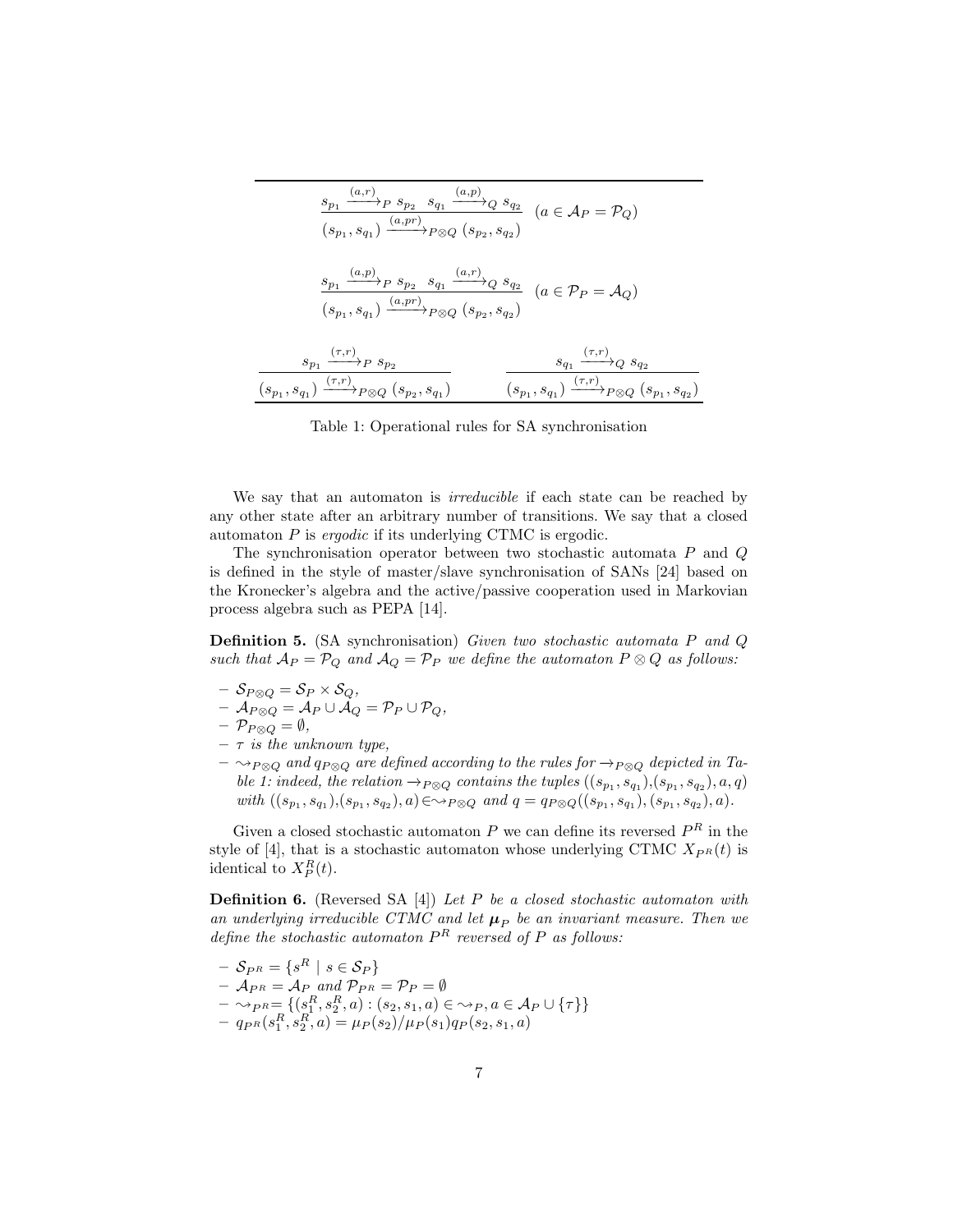It can be easily proved that for any invariant measure (including the equilibrium distribution)  $\mu_P$  for P there exists an invariant measure  $\mu_{PR}$  for  $P^R$  such that for all  $s \in S_P$  it holds  $\mu_P(s) = \mu_{P^R}(s^R)$ , and viceversa.

### 4 Quasi-Reversible Automata

In this section we review the definition of quasi-reversibility given by Kelly in [17] by using the notation of stochastic automata. In order to clarify the exposition, we introduce a closure operation over stochastic automata that allows us to assign to all the transitions with the same passive type the same rate  $\lambda$ .

Definition 7. (SA closure) The closure of a stochastic automaton P with respect to a passive type  $a \in \mathcal{P}_P$  and a rate  $\lambda \in \mathbb{R}^+$ , written  $P^c = P\{a \leftarrow \lambda\}$ , is the automaton defined as follows:

$$
- S_{P^c} = \{ s^c \mid s \in S_P \}
$$
  
\n
$$
- A_{P^c} = A_P \text{ and } \mathcal{P}_{P^c} = \mathcal{P}_P \setminus \{a\}
$$
  
\n
$$
- \rightsquigarrow_{P^c} = \{ (s_1^c, s_2^c, b) \mid (s_1, s_2, b) \in \leadsto_P, a \neq b \} \cup \{ (s_1^c, s_2^c, \tau) \mid (s_1, s_2, a) \in \leadsto_P \}
$$
  
\n
$$
q_{P^c}(s_1^c, s_2^c, b) = \begin{cases} q_P(s_1, s_2, b) & \text{if } b \neq a, \tau \\ q_P(s_1, s_2, a) \lambda + q_P(s_1, s_2, \tau) & \text{if } b = \tau \end{cases}
$$

where we assume that  $q_P(s_1, s_2, b) = 0$  if  $(s_1, s_2, b) \notin \sim_P$ .

Notice that for a closure  $P^c$  of a stochastic automaton P with respect to all its passive types in  $\mathcal{P}_P$  we can compute the equilibrium distribution, provided that the underlying CTMC is ergodic (see Definition 4).

Definition 8. (Quasi-reversible SA [17,21]) An irreducible stochastic automaton P with  $P_P = \{a_1, \ldots, a_n\}$  and  $A_P = \{b_1, \ldots, b_m\}$  is quasi-reversible if

- − for all  $a \in \mathcal{P}_P$  and for all  $s \in \mathcal{S}_P$ ,  $\sum_{s' \in \mathcal{S}_P} q_P(s, s', a) = 1$
- $-$  for each closure  $P^c = P\{a_1 \leftarrow \lambda_1\} \dots \{a_n \leftarrow \lambda_n\}$  with  $\lambda_1, \dots, \lambda_n \in \mathbb{R}^+$  there exists a set of positive real numbers  $\{k_{b_1}, \ldots, k_{b_m}\}$  such that for each  $s \in S_{P^c}$ and  $1 \leq i \leq m$

$$
k_{b_i} = \frac{\sum_{s' \in \mathcal{S}_{P^c}} \mu_{P^c}(s') q_{P^c}(s', s, b_i)}{\mu_{P^c}(s)},
$$
\n(3)

where  $\mu_{P^c}$  denotes any non-trivial invariant measure of the CTMC underlying  $P^c$ .

Notice that in the definition of quasi-reversibility we do not require the closure of P with respect to all its passive types to originate a stochastic automaton with an ergodic underlying CTMC because we assume  $\mu_{P^c}$  to be an invariant measure, i.e., we do not require that  $\sum_{s \in \mathcal{S}_{P^c}} \mu_{P^c}(s) = 1$ . However, the irreducibility of the CTMC underlying the automaton ensures that all the invariant measures differ for a multiplicative constant, hence Equation (3) is independent of the choice of the invariant measure.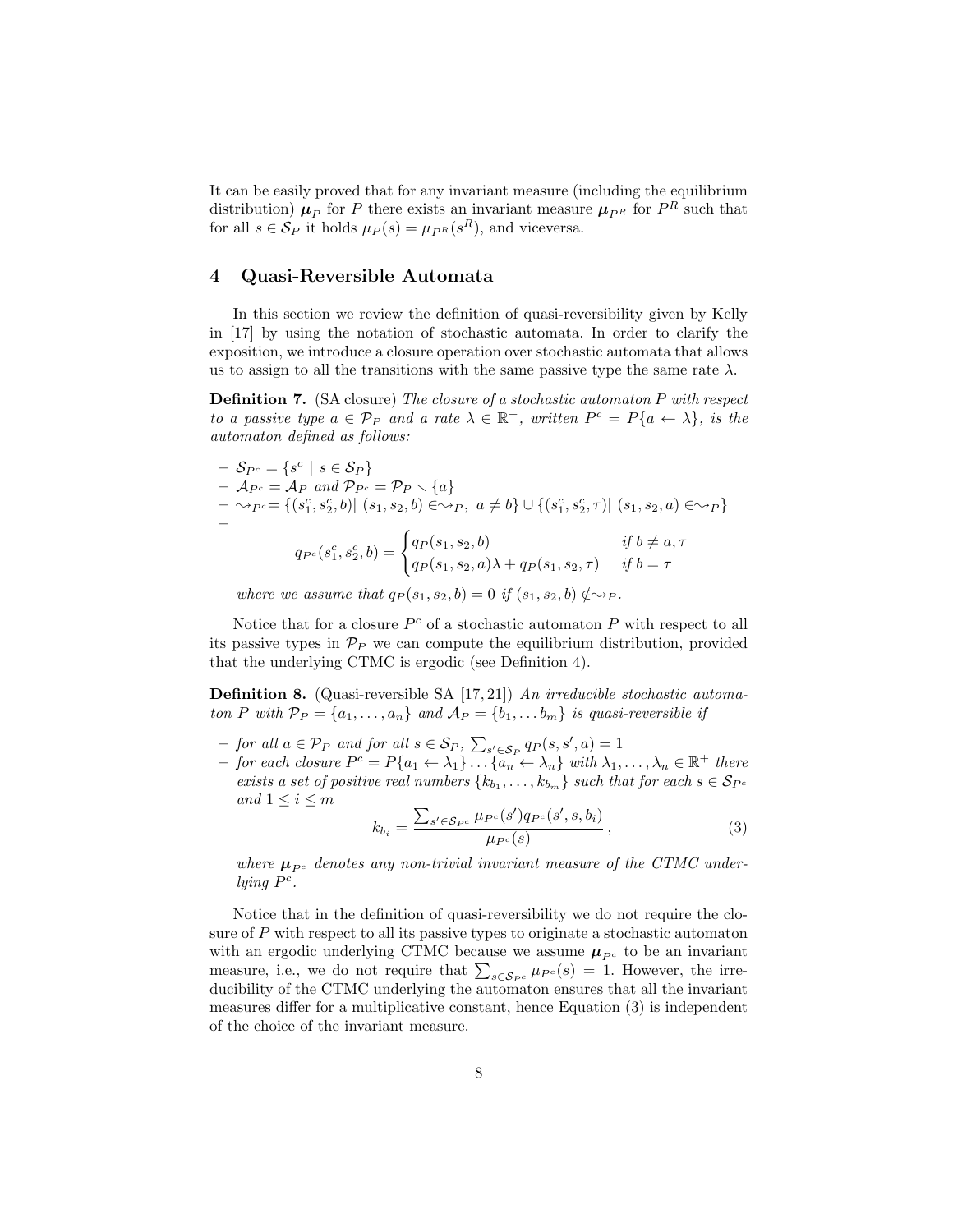

Fig. 1: Stochastic automaton underlying a Jackson's queue.

The next theorem states that a network of quasi-reversible stochastic automata exhibits a product-form invariant measure and, if the joint state space is ergodic, a product-form equilibrium distribution. For the sake of simplicity, we state the theorem for two synchronising stochastic automata although the result holds for any finite set of automata which synchronise pairwise [17, 11, 21].

**Theorem 1.** (Product-form solution based on quasi-reversibility) Let P and Q be two quasi-reversible automata such that  $A_P = P_Q$  and  $A_Q = P_P$  and let  $S = P \otimes Q$ . Assume that there exists a set of positive real numbers  $\{k_a : a \in$  $\mathcal{A}_P \cup \mathcal{A}_Q$  such that if we define the following automata  $P^c = P\{a \leftarrow k_a\}$  for each  $a \in \mathcal{P}_P$  and  $Q^c = Q\{a \leftarrow k_a\}$  for each  $a \in \mathcal{P}_Q$  it holds that:

$$
k_a = \frac{\sum_{s' \in \mathcal{S}_{P^c}} \mu_{P^c}(s')q_{P^c}(s', s, a)}{\mu_{P'}(s)} \qquad \forall s \in \mathcal{S}_{P^c}, a \in \mathcal{A}_P
$$

$$
k_a = \frac{\sum_{s' \in \mathcal{S}_{Q^c}} \mu_{Q'}(s')q_{Q^c}(s', s, a)}{\mu_{Q^c}(s)} \qquad \forall s \in \mathcal{S}_{Q^c}, a \in \mathcal{A}_Q
$$

Then, given the invariant measures  $\mu_{P^c}$  and  $\mu_{Q^c}$  it holds that

$$
\mu_S(s_1,s_2) = \mu_{P^c}(s_1^c) \mu_{Q^c}(s_2^c)
$$

is an invariant measure for all the positive-recurrent states  $(s_1, s_2) \in S_S$  where  $s_1^c$  and  $s_2^c$  are the states in  $\mathcal{S}_{P^c}$  and  $\mathcal{S}_{Q^c}$  corresponding to  $s_1 \in \mathcal{S}_P$  and  $s_2 \in$  $\mathcal{S}_{\mathcal{O}}$  according to Definition 7. In this case we say that P and Q have a quasireversibility based product-form.

Example 1. (Product-form solution of Jackson networks) Jackson networks provide an example of models having a product-form solution. A network consists of a collection of exponential queues with state-independent probabilistic routing. Jobs arrive from the outside at each queuing station in the network according to a homogeneous Poisson process. It is well-known that the queues of Jackson networks are quasi-reversible and hence the product-form is a consequence of Theorem 1. Figure 1 shows the automaton underlying a Jackson's queue where a is an active type while b is a passive one. It is worth of notice that also the queues considered in  $[5, 19]$  are quasi-reversible.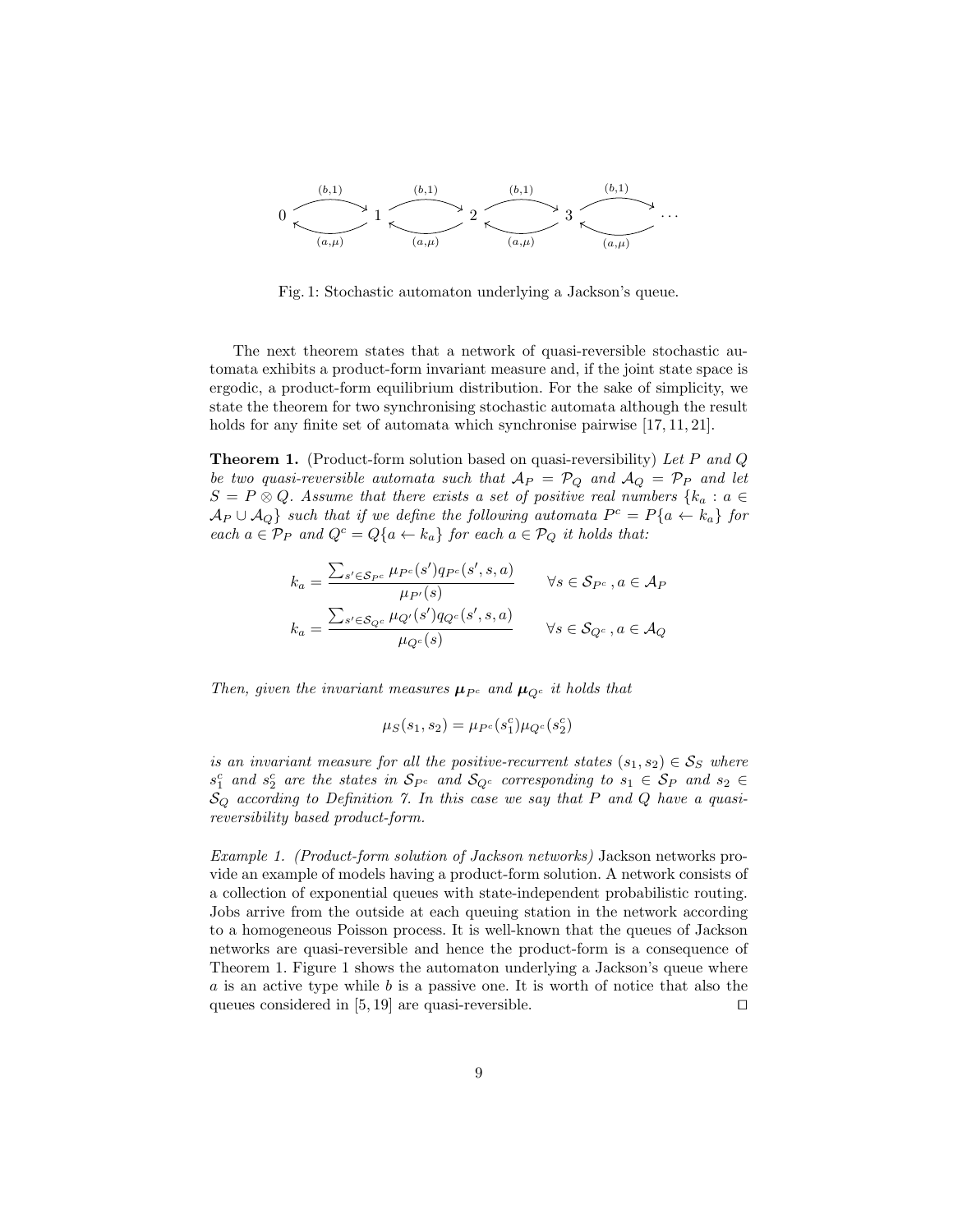#### 5 Lumpable Bisimulations and Exact Equivalences

In this section we introduce two coinductive definitions, named lumpable bisimulation and exact equivalence, over stochastic automata which provide a sufficient condition for strong and exact lumpability of the underlying CTMCs.

The lumpable bisimulation is developed in the style of Larsen and Skou's bisimulation [16]. In this section we restrict ourself to the class of irreducible stochastic automata. Let  $S^*$  be the set of all states of all irreducible stochastic automata and  $\mathcal{T}^*$  be the set of all action types of all stochastic automata. As expected, for any  $s, s' \in \mathcal{S}^*$  and for any  $a \in \mathcal{T}^*, q(s, s', a)$  denotes  $q_P(s, s', a)$  if  $s, s' \in S_P$  for some stochastic automaton P, otherwise  $q(s, s', a)$  is equal to 0. Analogously, we write  $q(s, a)$  to denote  $q_P(s, a)$  when  $s \in S_P$  for some stochastic automaton P.

**Definition 9.** (Lumpable bisimulation) An equivalence relation  $\mathcal{R} \subseteq \mathcal{S}^* \times \mathcal{S}^*$ is a lumpable bisimulation if whenever  $(s, s') \in \mathcal{R}$  then for all  $a \in \mathcal{T}^*$  and for all  $C \in \mathcal{S}^*/\mathcal{R}$  such that

 $-$  either  $a \neq \tau$ ,  $-$  or  $a = \tau$  and  $s, s' \notin C$ ,

it holds  $\sum_{s'' \in C} q(s, s'', a) = \sum_{s'' \in C} q(s', s'', a)$ .

It is clear that the identity relation is a lumpable bisimulation. In [15] we proved that the transitive closure of a union of lumpable bisimulations is still a lumpable bisimulation. Hence, the maximal lumpable bisimulation, denoted  $\sim_s$ , is defined as the union of all the lumpable bisimulations. We say that two stochastic automata  $P$  and  $Q$  are equivalent according to the lumpable bisimulation equivalence relation, denoted  $P \sim_s Q$ , if there exists  $s_p \in S_P$  and  $s_q \in S_Q$ such that  $(s_p, s_q) \in \sim_s$ . For any stochastic automaton P,  $\sim_s$  induces a partition on the state space of the underlying Markov process that is a strong lumping (see Def. 1) [15].

We now introduce the notion of exact equivalence for stochastic automata. An equivalence relation over  $S^*$  is an exact equivalence if for any action type  $a \in \mathcal{T}^*$ , the total conditional transition rates from two equivalence classes to two equivalent states, via activities of this type, are the same. Moreover, for any type a, equivalent states have the same apparent conditional exit rate.

**Definition 10.** (Exact equivalence) An equivalence relation  $\mathcal{R} \subseteq \mathcal{S}^* \times \mathcal{S}^*$  is an exact equivalence if whenever  $(s, s') \in \mathcal{R}$  then for all  $a \in \mathcal{T}^*$  and for all  $C \in \mathcal{S}^*/\mathcal{R}$  it holds

- 
$$
q(s, a) = q(s', a),
$$
  
\n-  $\sum_{s'' \in C} q(s'', s, a) = \sum_{s'' \in C} q(s'', s', a).$ 

The transitive closure of a union of exact equivalences is still an exact equivalence. Hence, the maximal exact equivalence, denoted  $\sim_e$ , is defined as the union of all exact equivalences. We say that two stochastic automata  $P$  and  $Q$  are exactly equivalent, denoted  $P \sim_e Q$ , if there exists  $s_p \in S_P$  and  $s_q \in S_Q$  such that  $(s_p, s_q)$  ∈∼e.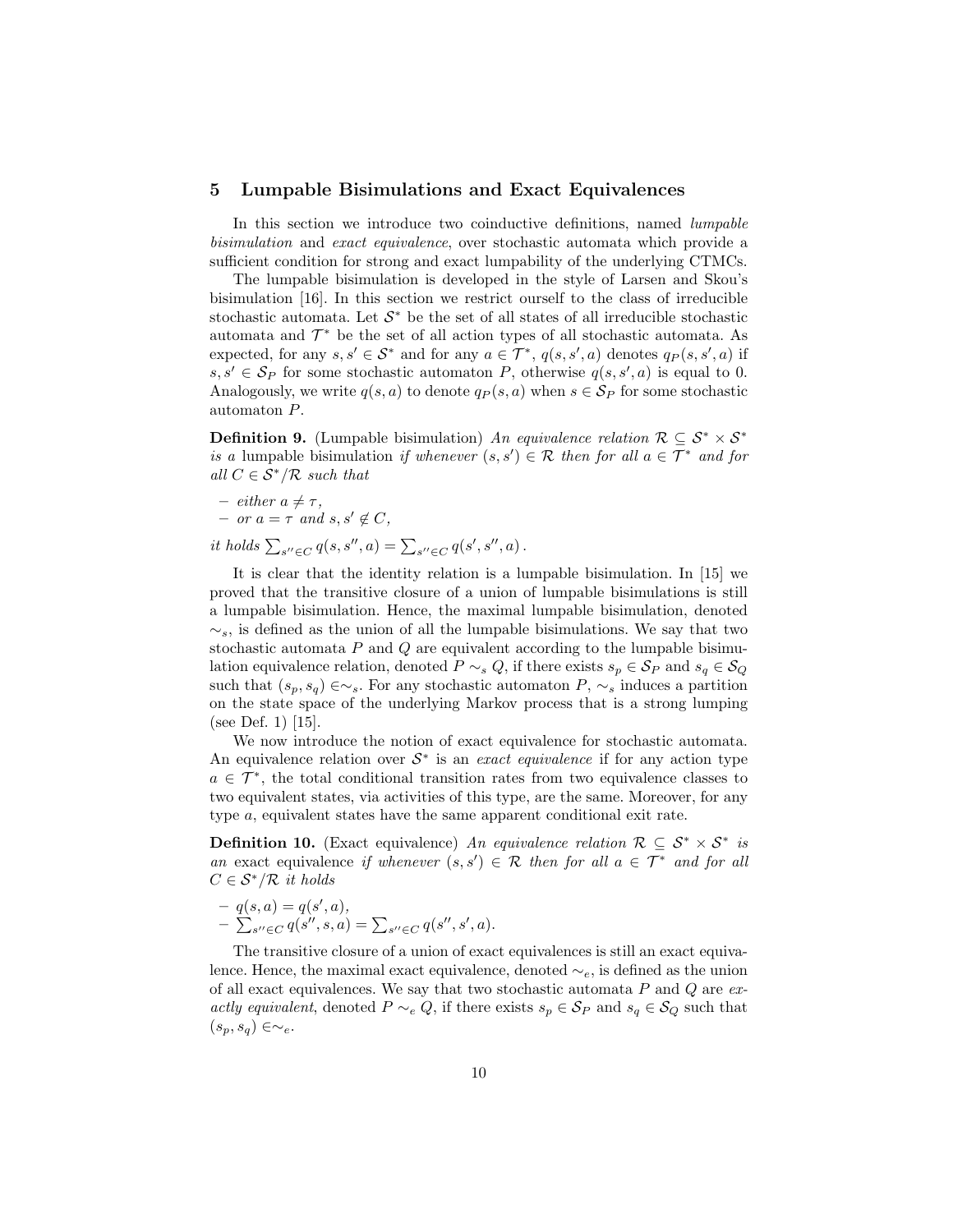

Fig. 2: Queue with alternating servers.

Example 2. Let us consider a queueing model of a system with two identical processors, named  $\kappa_1$  and  $\kappa_2$ . Each job is assigned to one of the processors which are assumed not to work in parallel. At each service completion event of processor  $\kappa_i$ , the next job is assigned to  $\kappa_j$ , for  $i \neq j$ , with probability p, and is assigned to processor  $\kappa_i$  with probability  $1 - p$ . Automaton P underlying this model is depicted in Figure 2 where state  $n\kappa_i$ , for  $n > 0$  and  $i = 1, 2$ , denotes the state in which processor  $\kappa_i$  is being used and there are n customers waiting to be served. State  $0\kappa_i$  denotes the empty queue. It is easy to prove that the equivalence relation ~ obtained by the reflexive closure of  $\{(n\kappa_1, n\kappa_2), (n\kappa_2, n\kappa_1): n \in \mathbb{N}\}\$ is an exact equivalence over the state space of P. Let us consider the automaton Q depicted in Figure 1, then it holds that the equivalence relation given by the symmetric and reflexive closure of  $\sim'=\sim \cup\{(n\kappa_1,n),(n,n\kappa_2):n\in\mathbb{N}\}\,$ , where each *n* denotes a state of  $Q$ , is still an exact equivalence.  $\Box$ 

The next proposition states that, for any stochastic automaton  $P, \sim_e$  induces an exactly lumpable partition on the state space of the Markov process underlying P.

**Proposition 4.** (Exact lumpability) Let P be a closed stochastic automaton with state space  $S_P$  and  $X_P(t)$  its underlying Markov chain with infinitesimal generator matrix Q. Then for any equivalence class  $S_i, S_j \in S_P / \sim_e$  and  $s, s' \in S$  $S_i,$ 

$$
\sum_{s'' \in S_j} q(s'', s) = \sum_{s'' \in S_j} q(s'', s')
$$

i.e.,  $\sim_e$  is an exact lumpability for  $X_P(t)$ .

The next theorem plays an important role in studying the product-form of exactly equivalent automata. Informally, it states that the exact equivalence preserves the invariant measure of equivalent states.

**Theorem 2.** Let P and Q be two closed stochastic automata such that  $P \sim_e Q$ and let  $\mu_P$  and  $\mu_Q$  be two invariant measures of P and Q, respectively. Then,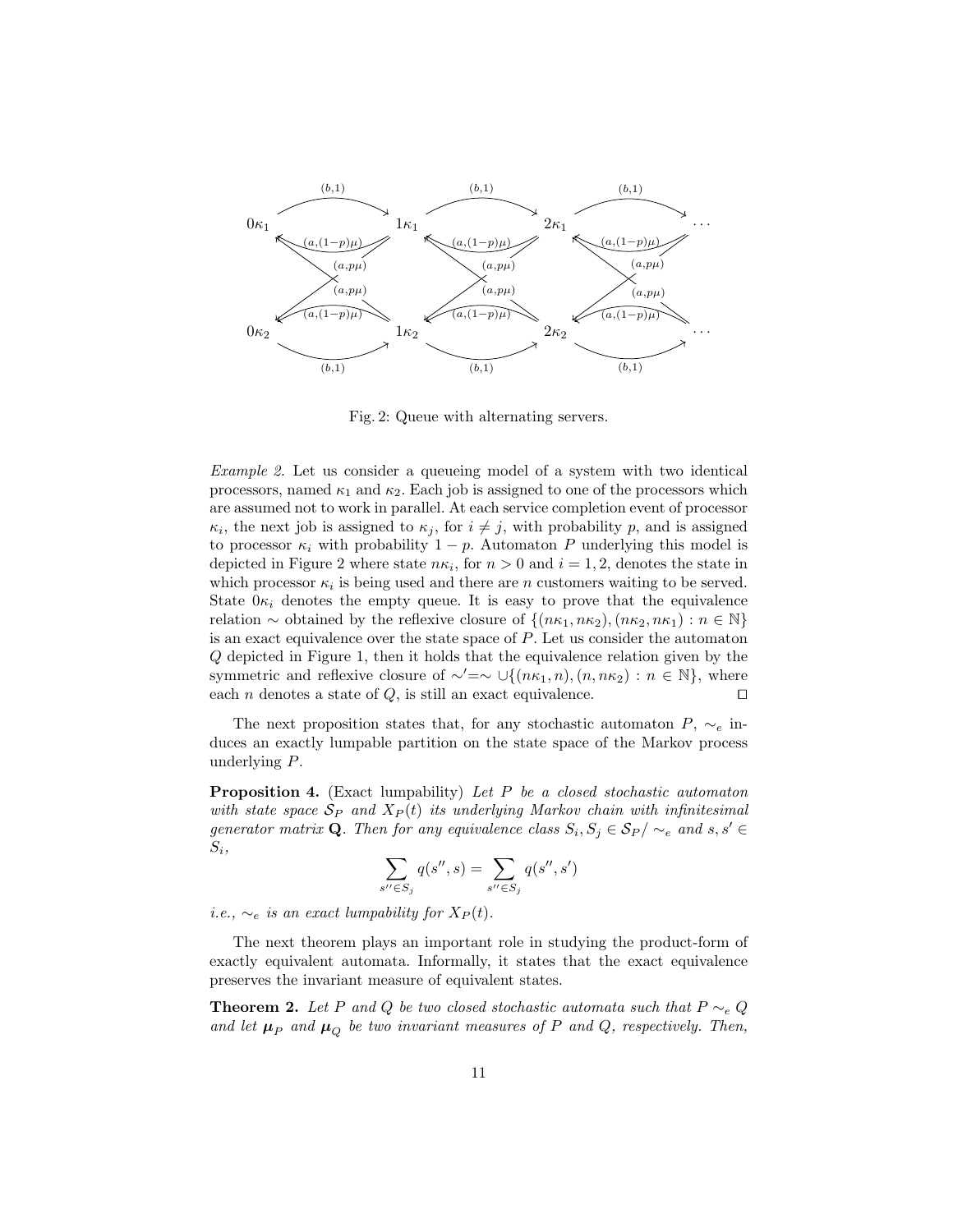there exists a positive constant K such that for each  $s_1 \in S_P$  and  $s_2 \in S_Q$  with  $s_1 \sim_e s_2$  it holds that  $\mu_P(s_1)/\mu_Q(s_2) = K$ .

**Corollary 1.** Let P and Q be two closed stochastic automata such that  $P \sim_e Q$ and let  $\pi_P$  and  $\pi_Q$  be the stationary distributions of P and Q, respectively. Then, for all  $s_1, s_2 \in S_P$  and  $s'_1, s'_2 \in S_Q$  such that  $s_i \sim_e s'_i$  for  $i = 1, 2$ , it holds that  $\pi_P(s_1)/\pi_P(s_2) = \pi_Q(s'_1)/\pi_Q(s'_2)$ .

We can prove that both lumpable bisimulation and exact equivalence are congruences for SA synchronisation.

**Proposition 5.** (Congruence) Let  $P, P', Q, Q'$  be stochastic automata.

 $-$  If P  $\sim_s P'$  and Q  $\sim_s Q'$  then  $P \otimes Q \sim_s P' \otimes Q'.$  $-$  If  $P \sim_e P'$  and  $Q \sim_e Q'$  then  $P \otimes Q \sim_e P' \otimes Q$ .

The proof is based on the fact that if  $\sim_i$  is a lumpable bisimulation (resp. an exact equivalence) then the relation

$$
\mathcal{R} = \{ ((s_{p_1}, s_{q_1}), (s_{p_2}, s_{q_2})) | s_{p_1} \sim_i s_{p_2} \text{ and } s_{q_1} \sim_i s_{q_2} \}
$$

is also a a lumpable bisimulation (resp., an exact equivalence) over  $S_P \times S_Q$ .

The next theorem proves that any exact equivalence between two stochastic automata induces a lumpabale bisimulation between the corresponding reversed automata.

**Theorem 3.** (Exact equivalence and lumpable bisimulation) Let P and Q be two closed stochastic automata,  $P^R$  and  $Q^R$  be the corresponding reversed automata defined according to Definition 6 and  $\sim \subseteq S_P \times S_Q$  be an exact equivalence. Then  $\sim' = \{(s_1^R, s_2^R) \in S_{PR} \times S_{QR} | (s_1, s_2) \in \sim\}$  is a lumpable bisimulation.

As a consequence any exact equivalence over the state space of a stochastic automaton P induces a lumpable bisimulation over the state space of the reversed automaton P R.

Corollary 2. Let P be a closed stochastic automaton and  $\sim \subseteq S_P \times S_P$  be an exact equivalence. Then the relation  $\sim' = \{(s_1^R, s_2^R) \in S_{PR} \times S_{PR} | (s_1, s_2) \in \sim\}$ is a lumpable bisimulation.

The following lemma provides a characterization of quasi-reversibility in terms of lumpable bisimulation. Informally, it states that an automaton is quasireversible if and only if for each closure its reversed is lumpable bisimilar to an automaton with a single state.

Lemma 1. (Quasi-reversibility and lumpable bisimulation) An irreducible stochastic automaton P is quasi-reversible if and only if the following properties hold for every closure  $P^c$  of P with reversed automaton  $P^{cR}$ :

- if 
$$
s^R \in S_{P^cR}
$$
, then  $[s^R]_{\sim_s} = S_{P^cR}$   
- if  $a \in \mathcal{P}_P$  then  $q_P(s, a) = 1$  for all  $s \in \mathcal{S}_P$ .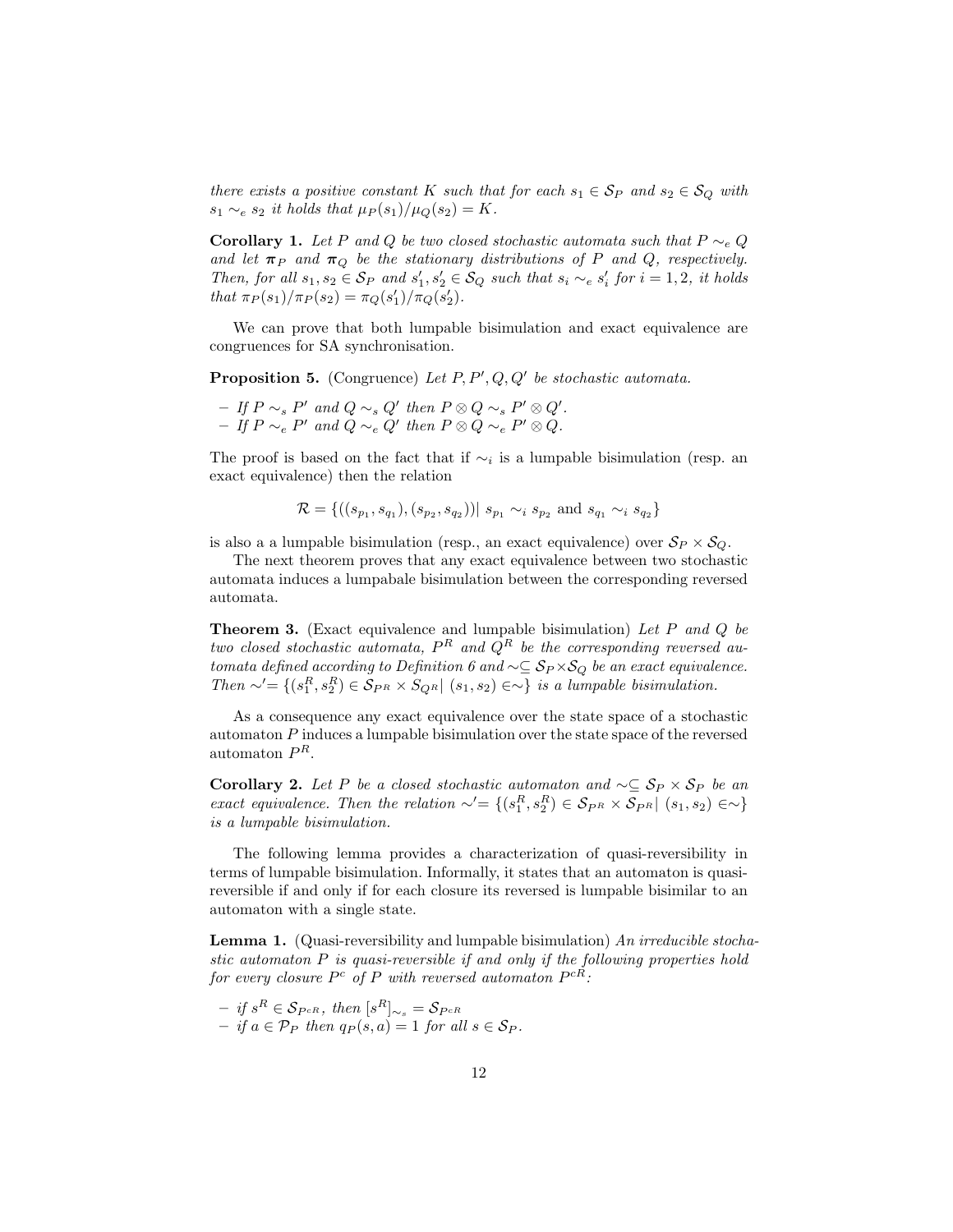The following proposition states that both lumpable bisimulations and exact equivalences are invariant with respect to the closure of automata where any closure  $P^c$  of P is defined according to Definition 7.

**Proposition 6.** Let P and Q be two stochastic automata with  $A_P = A_Q$ ,  $P_P =$  $\mathcal{P}_Q = \{a_1, \ldots, a_n\}$  and  $\sim \subseteq \mathcal{S}_P \times \mathcal{S}_Q$  be an exact equivalence (resp., a lumpable bisimulation). Then for every closure  $P^c = P\{a_1 \leftarrow \lambda_1\} \dots \{a_n \leftarrow \lambda_n\}$  and  $Q^c =$  $Q{a_1 \leftarrow \lambda_1} \dots {a_n \leftarrow \lambda_n}$  the relation  $\sim' = {(s_1^c, s_2^c) \in S_{P^c} \times S_{Q^c} | (s_1, s_2) \in \sim}$ is an exact equivalence (resp., a lumpable bisimulation).

The next theorem proves that the class of quasi-reversible stochastic automata is closed under exact equivalence.

**Theorem 4.** Let P and Q be two stochastic automata such that  $P \sim_e Q$ . If Q is quasi-reversible then also P is quasi-reversible.

Proof. We have to prove that:

- 1. The outgoing transitions for each passive type  $a \in \mathcal{P}_P$  sums to unity.
- 2. For each closure  $P^c = P\{a_1 \leftarrow \lambda_1\} \dots \{a_n \leftarrow \lambda_n\}$  of P with  $\lambda_1, \dots, \lambda_n \in \mathbb{R}^+$ there exists a set of positive real numbers  $\{k_1, \ldots, k_m\}$  such that for each  $s \in \mathcal{S}_{P^c}$  and  $1 \leq i \leq m$ , Equation (3) is satisfied.

The first claim follows immediately from the first item of Definition 10. Now observe that, by Definition 10, if  $P \sim_e Q$  then  $P_P = P_Q$  and  $A_P = A_Q$ . Let  $\mathcal{P}_P = \mathcal{P}_Q = \{a_1, \ldots, a_n\}$  and  $\mathcal{A}_P = \mathcal{A}_Q = \{b_1, \ldots, b_m\}$ . By Proposition 6, for any closure  $P^c = P\{a_1 \leftarrow \lambda_1\} \dots \{a_n \leftarrow \lambda_n\}$  and  $Q^c = Q\{a_1 \leftarrow \lambda_1\} \dots \{a_n \leftarrow \lambda_n\}$  $\{\lambda_n\}$  the relation  $\sim' = \{(s_1^c, s_2^c) \in \mathcal{S}_{P^c} \times \mathcal{S}_{Q^c} | (s_1, s_2) \in \sim \text{ and } (s_1, s_2) \in \mathcal{S}_{P} \times \mathcal{S}_{Q}\}\$ is an exact equivalence. By Theorem 3, the relation  $\sim'' = \{(s_1^{cR}, s_2^{cR}) \in S_{P^{cR}} \times$  $S_{Q^{cR}} | (s_1, s_2) \in \sim' \}$  is a lumpable bisimulation. By Lemma 1 since Q is quasireversible then for all  $s^R \in \mathcal{S}_{Q^{cR}}$  it holds  $[s^R]_{\sim_s} = \mathcal{S}_{Q^{cR}}$ , i.e., there exists a set of positive real numbers  $\{k_{b_1}, \ldots, k_{b_m}\}\$  such that for each  $s^R \in \mathcal{S}_{Q^{cR}}\$  and  $1 \leq i \leq m$ 

$$
k_{b_i} = \sum_{s' \in \mathcal{S}_{Q^{cR}}} q_{Q^{cR}}(s^R, s', b_i) = \frac{\sum_{s' \in \mathcal{S}_{Q^c}} \mu_{Q^c}(s') q_{Q^c}(s', s, b_i)}{\mu_{Q^c}(s)},
$$

which can be written as

$$
k_{b_i} = \frac{\sum_{C \in \mathcal{S}_{Q^c}/\sim_e} \sum_{s' \in C} \mu_{Q^c}(s') q_{Q^c}(s', s, b_i)}{\mu_{Q^c}(s)}
$$

.

By Proposition 4,  $\sim_e$  induces an exact lumping on the CTMC underlying  $Q^c$  and, by Proposition 3, for all s and s' in the same equivalence class  $\mu_{Q^c}(s) = \mu_{Q^c}(s')$ . Hence we can write

$$
k_{b_i} = \frac{\sum_{C \in \mathcal{S}_{Q^c}/\sim_e} \mu_{Q^c}(C) \sum_{s' \in C} q_{Q^c}(s', s, b_i)}{\mu_{Q^c}(s)}.
$$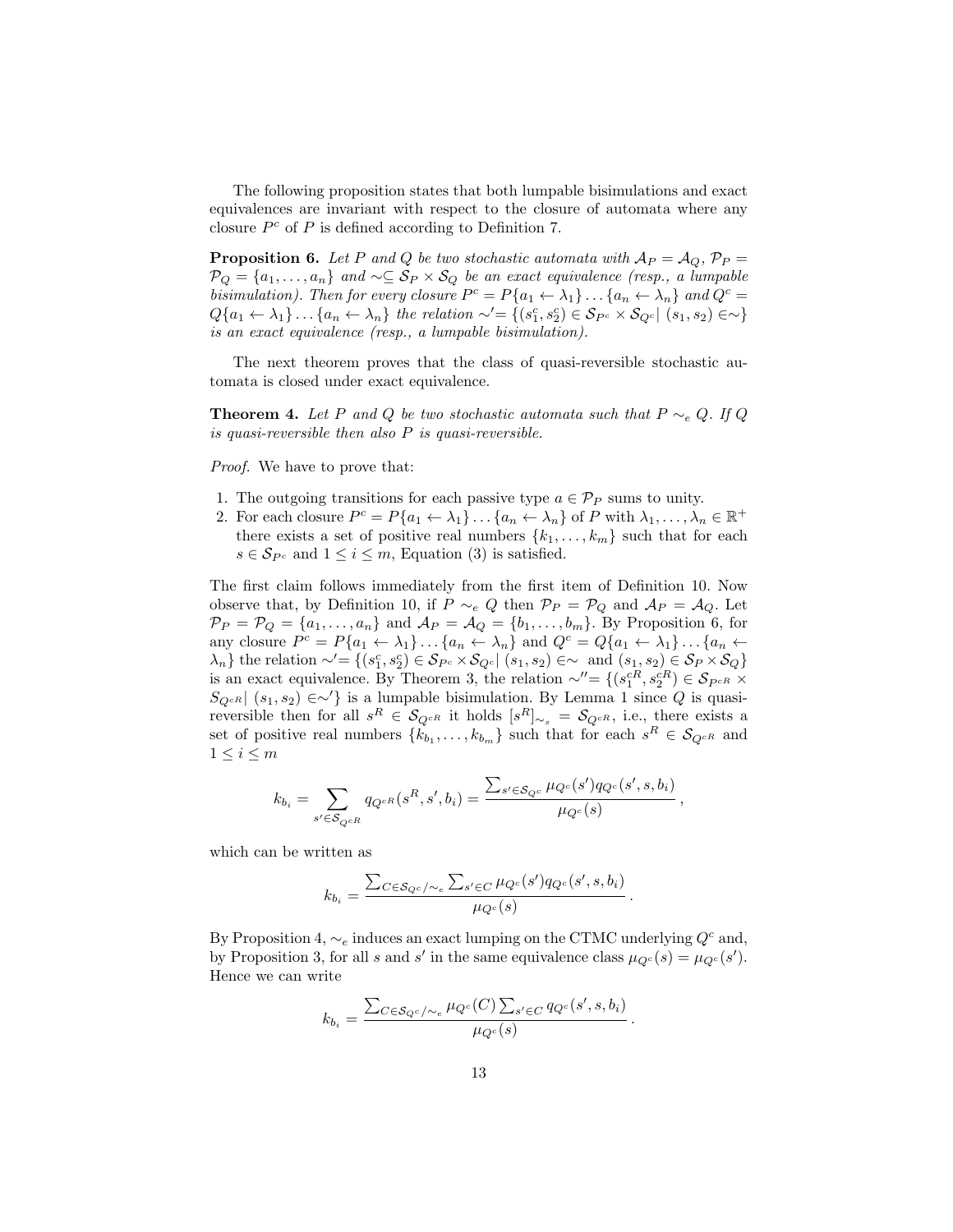where  $\mu_{Q^c}(C)$  denotes  $\mu_{Q^c}(s)$  for an arbitrary state  $s \in C$ . Now from the fact that  $P^c \sim_e Q^c$ , we have that for each class  $C \in \mathcal{S}_{Q^c}/\sim_e$  there exists a class  $C' \in \mathcal{S}_{P^c}/\sim_e$  such that all the states  $s \in C$  are equivalent to the states in  $C'.$ Moreover, by Definition 10, we have  $\sum_{s' \in C} q_{Q^c}(s', s_1, b_i) = \sum_{s' \in C'} q_{P^c}(s', s_2, b_i)$ for every state  $s_1 \sim_e s_2$  with  $s_1 \in Q^c$  and  $s_2 \in P^c$ . Therefore, we can write:

$$
k_{b_i} = \frac{\sum_{C \in S_{Q^c}/\sim_e} \mu_{Q^c}(C) \sum_{s' \in C} q_{Q^c}(s', s_1, b_i)}{\mu_{Q^c}(s_1)} = \frac{\sum_{C \in S_{Q^c}/\sim_e} \mu_{Q^c}(C) \sum_{s' \in C} q_{P^c}(s', s_2, b_i)}{\mu_{Q^c}(s_1)} = \frac{\sum_{C' \in S_{P^c}/\sim_e} K \mu_{P^c}(C') \sum_{s' \in C'} q_{P^c}(s', s_2, b_i)}{K \mu_{P^c}(s_2)} = \frac{\sum_{s' \in S_{P^c}} \mu_{P^c}(s') q_{P^c}(s', s_2, b_i)}{\mu_{P^c}(s_2)},
$$

where  $K$  is the positive constant given by Theorem 2. Summing up, since every closure  $Q^c$  of Q corresponds to a closure  $P^c$  for P and  $Q^c$  satisfies Equation (3) for all states s and active types  $b_i$ , then the set of positive rates  $\{k_{b_i}\}\$  defined for  $Q^c$  are the same that satisfy Equation (3) for  $P^c$ . Therefore, P is also quasireversible.  $\Box$ 

Example 3. Let us consider the automata Q and P depicted in Figure 1 and Figure 2, respectively. We already observed in Example 2 that there exists an exact equivalence  $\sim'$  such that  $n, n\kappa_1$  and  $n\kappa_2$  belong to the same equivalence class, where n is a state of Q and  $n\kappa_i$  belongs to the state space of P. Then, since  $Q$  is well-known to be quasi-reversible, by Theorem 2 also  $P$  is quasireversible. As a consquence, the queueing station modelled by  $P$  can be embdded in quasi-reversible product-form queueing networks maintining the property that the equilibrium distribution is separable.  $\Box$ 

The next example shows that, differently from exact equivalence, lumpable bisimulation does not preserve quasi-reversibility.

*Example 4.* Consider the automaton  $R$  depicted in Figure 3. It is easy to prove that  $R$  is lumpable bisimilar to Jackson's queue  $Q$  depicted in Figure 1. However,  $R$  is not quasi-reversible, i.e., the corresponding reversed automaton is not lumpable bisimilar to a single-state automaton. More precisely, one can observe that in the reversed automaton there is one type  $a$  transition exiting from state  $0<sup>R</sup>$  but there is no type a transition from state  $1<sup>l</sup>$ . This is sufficient to claim that states  $0^R$  and  $1^{\overline{R}}$  cannot belong to the same equivalence class.

The following final result is an immediate consequence of Theorems 1 and 4.

Corollary 3. Let P, P', Q, Q' be stochastic automata such that  $P \sim_e P'$  and  $Q \sim_e Q'$ . If P and Q have a quasi-reversibility based product-form then also P' and  $Q'$  are in product-form.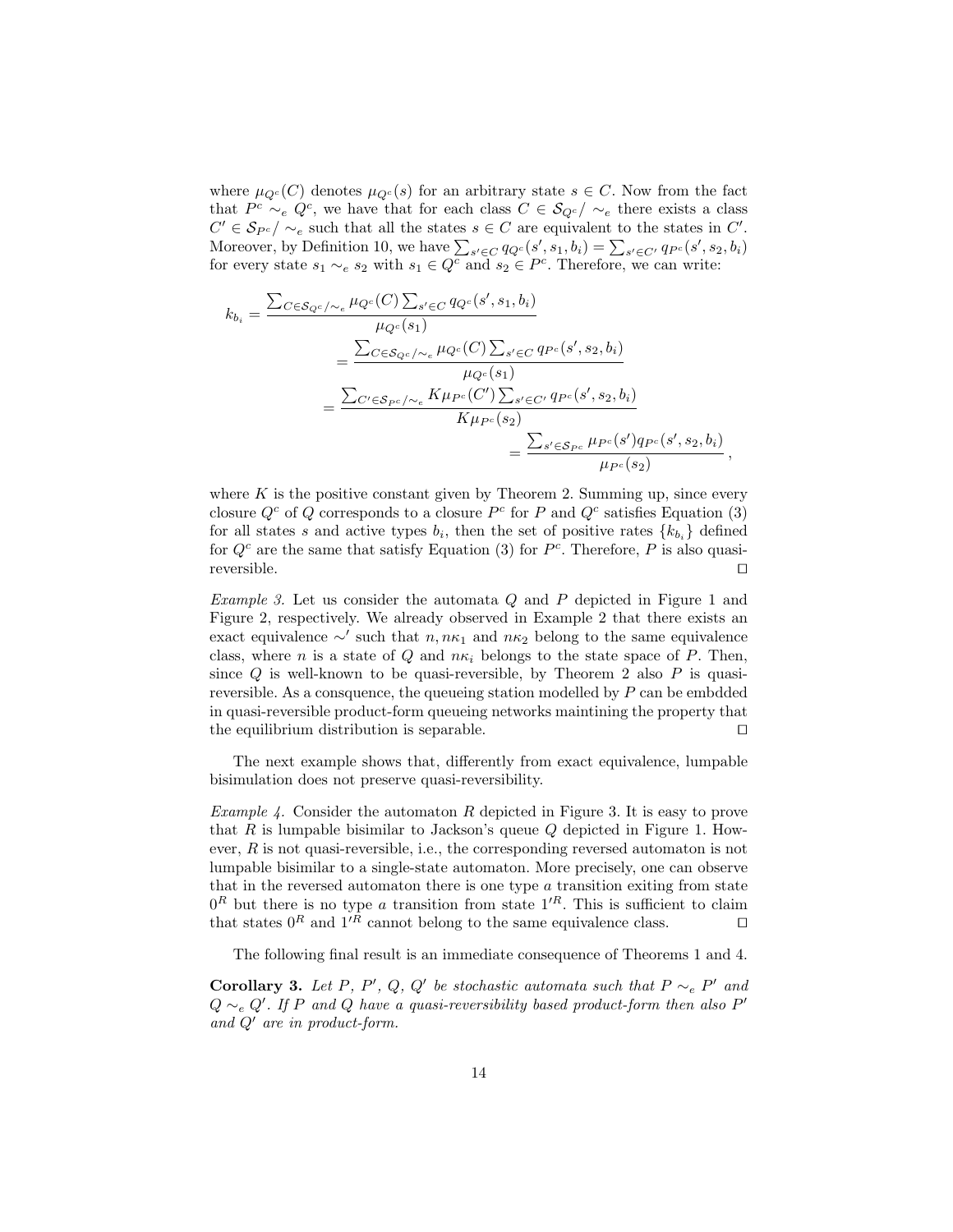

Fig. 3: Stochastic automaton strongly equivalent to a Jackson queue.

### 6 Conclusion

In this paper we have introduced the notion of exact equivalence, defined on the states of cooperating stochastic automata [24]. With respect to most stochastic equivalences defined for process algebras, exact equivalence induces an exact lumping in the underlying CTMC rather than a strong lumping. We show that this fact has important implications not only from a theoretical point of view but also in reducing the computational complexity of the analysis of cooperating models in equilibrium. Indeed, the class of quasi-reversible automata, whose composition is known to be in product-form and hence analysable efficiently, is closed under the exact equivalence. This leads to a new approach for proving the quasi-reversibility of a stochastic component which does not require to study the reverse-time underlying CTMC but to find a model exactly equivalent to the considered one that is already known to be (or to be not) quasi-reversible, or whose quasi-reversibility can be decided easier.

### References

- 1. S. Baarir, M. Beccuti, C. Dutheillet, G. Franceschinis, and S. Haddad. Lumping partially symmetrical stochastic models. Perf. Eval.,  $68(1):21 - 44$ , 2011.
- 2. C. Baier, J.-P. Katoen, and H. Hermanns. Comparative branching-time semantics for Markov chains. Inf. Comput., 200(2):149–214, 2005.
- 3. S. Balsamo and A. Marin. Queueing Networks in Formal methods for performance evaluation, chapter 2, pages 34–82. M. Bernardo and J. Hillston (Eds), LNCS, Springer, 2007.
- 4. S. Balsamo, G. Dei Rossi, and A. Marin. Lumping and reversed processes in cooperating automata. Annals of Oper. Res., 2014.
- 5. F. Baskett, K. M. Chandy, R. R. Muntz, and F. G. Palacios. Open, closed, and mixed networks of queues with different classes of customers. J. ACM, 22(2):248– 260, 1975.
- 6. M. Bernardo. Weak Markovian bisimulation congruences and exact CTMC-level aggregations for concurrent processes. In Proc. of the 10th Workshop on Quantitative Aspects of Programming Languages and Systems (QALP12), pages 122–136, 2012.
- 7. M. Bernardo and R. Gorrieri. A tutorial on EMPA: A theory of concurrent processes with nondeterminism, priorities, probabilities and time. Theoretical Computer Science, 202:1–54, 1998.